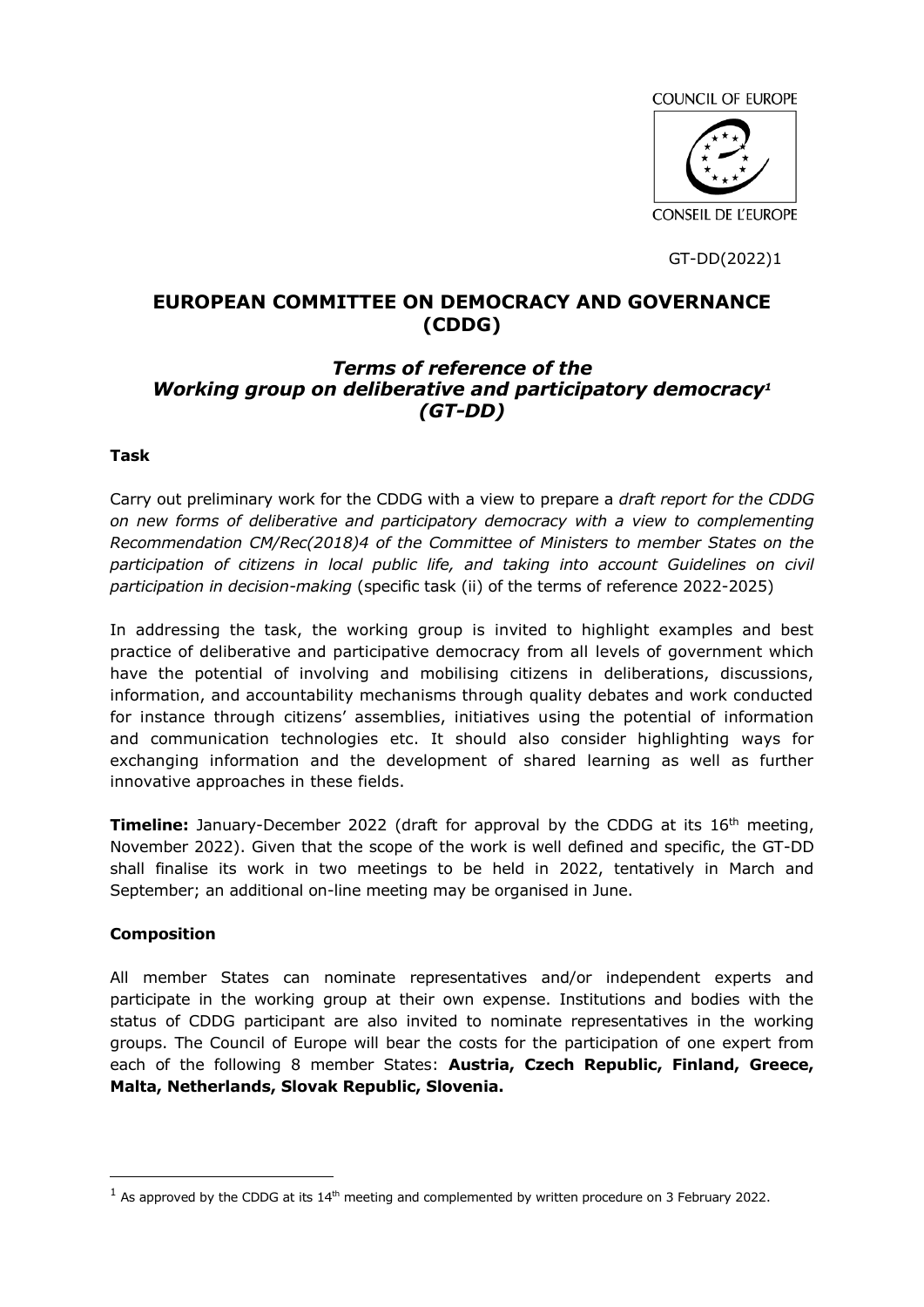Experts nominated should have adequate specialisation in the following areas: forms of deliberative and participative democracy at central or sub--national levels of government; the setting-up and/or management of such mechanisms including citizens' assemblies and e-democracy platforms; the organisation of deliberations / discussions / information networks based on events in-person or IT platforms; participatory processes in specific areas such as budgeting or urban planning etc.

In any event, the experts who have worked on the report prepared by the Division on elections and participatory democracy could also be invited to participate in the activity of the working group (e.g. one of these experts could be invited to at least present the report at the first meeting).

### **Background documents**

The working group should take into account pertinent reports and documents produced under the aegis of the Council of Europe or by other organisations, including:

- Report on deliberative democracy, currently under preparation by the Division on elections and participatory democracy
- Report by the Congress on deliberative Democracy should be published on 19 November
- Assembly Recommendation 2212 (2021) "More participatory democracy to tackle climate change", adopted by the Parliamentary Assembly on 29 September 2021, and supporting report (Doc. 15351, rapporteur: Mr George Papandreou), see [here.](https://pace.coe.int/en/files/29516)
- [Study on the impact of digital transformation, including artificial intelligence and](https://rm.coe.int/study-on-the-impact-of-digital-transformation-on-democracy-and-good-go/1680a3b9f9)  [automated decision making, on democracy and governance,](https://rm.coe.int/study-on-the-impact-of-digital-transformation-on-democracy-and-good-go/1680a3b9f9) approved by the CDDG at its 13th meeting 15-16 April 2021
- [Handbook on e-democracy,](https://rm.coe.int/handbook-e-democracy/16809fda61) approved by the CDDG at its 11<sup>th</sup> meeting 10-11 September 2020
- [Toolkit on civil participation in decision making](https://rm.coe.int/civil-participation-in-decision-making-toolkit-/168075c1a5) (April 2020)
- [Committee of Ministers' recommendation \(2018\)4 on](https://rm.coe.int/16807954c3) the participation of citizens in [local public life](https://rm.coe.int/16807954c3)
- [2017 Committee of Ministers' Guidelines on c](https://www.coe.int/en/web/civil-society/guidelines)ivil participation in decision-makingas well as [Civil participation in decision-making processes -](http://rm.coe.int/civil-participation-in-decision-making-processes-an-overview-of-standa/1680701801) An Overview of Standards and Practices in Council of [Europe Member States \(May 2016\)](http://rm.coe.int/civil-participation-in-decision-making-processes-an-overview-of-standa/1680701801)
- Proceedings from relevant editions of the [World Forum for Democracy](https://www.coe.int/en/web/world-forum-democracy/previous-forums), e.g. "Is democracy in danger in the information age?" (November 2019); "Re-wiring Democracy: connecting institutions and citizens in the digital age" (November 2013); Can Democracy save the environment? (2021)
- CDLR Report on [Participation of citizens in local public life \(2000\)](http://wcd.coe.int/ViewDoc.jsp?id=1388041&Site=&BackColorInternet=B9BDEE&BackColorIntranet=FFCD4F&BackColorLogged=FFC679)
- OECD: [Innovative Citizen Participation and New Democratic Institutions: Catching](https://www.oecd.org/gov/innovative-citizen-participation-and-new-democratic-institutions-339306da-en.htm)  [the Deliberative Wave](https://www.oecd.org/gov/innovative-citizen-participation-and-new-democratic-institutions-339306da-en.htm); work on [Digital Government](https://www.oecd.org/gov/digital-government/) and on [Open Government](https://www.oecd.org/gov/open-government/)
- EU: [European Democracy Action Plan](https://ec.europa.eu/info/strategy/priorities-2019-2024/new-push-european-democracy/european-democracy-action-plan_en)